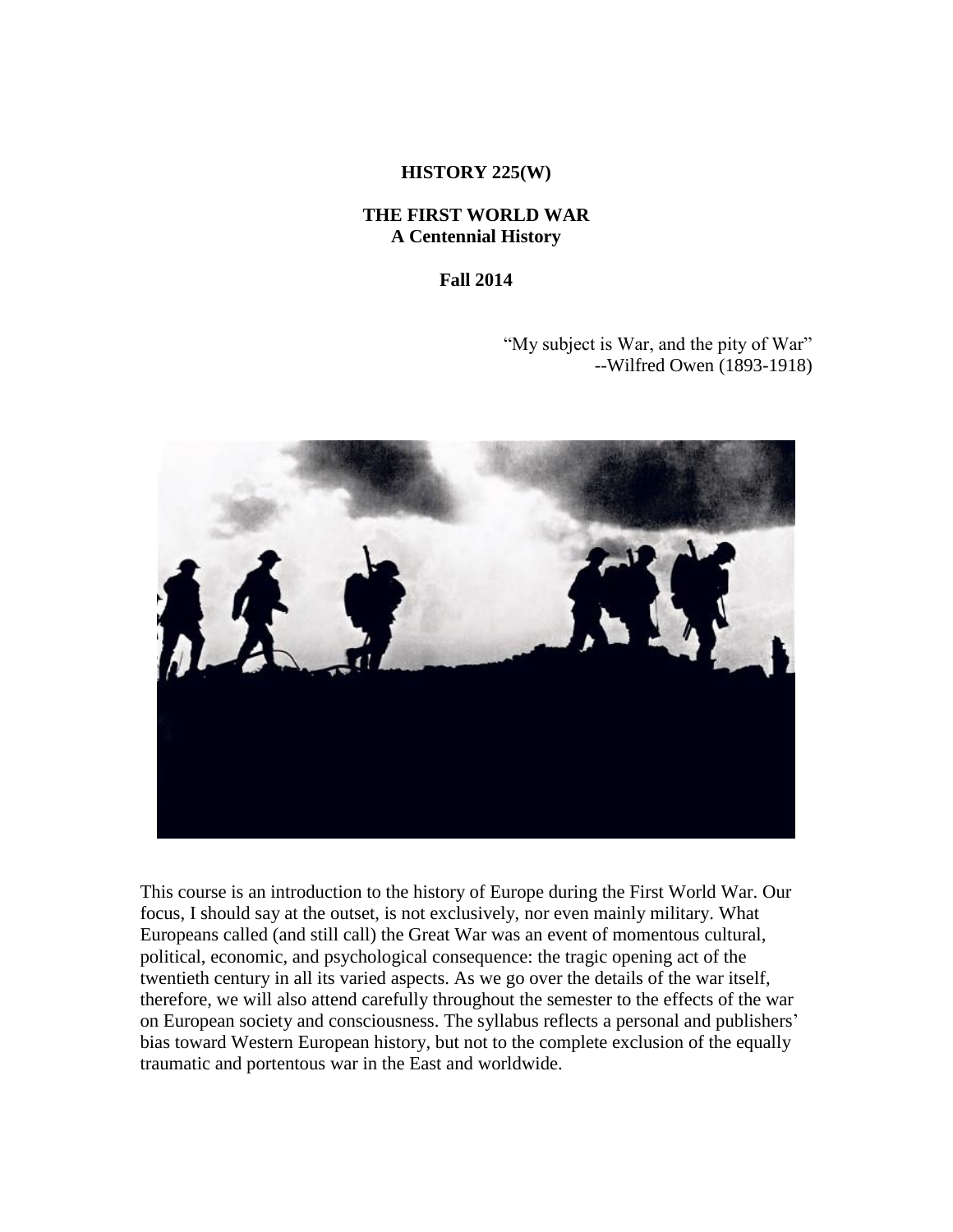The course meets every Tuesday and Thursday at 9:40 for lecture-discussions and some documentary films. Every other week, we break out into smaller seminar groups as the syllabus indicates. I expect students to come to both lectures and seminars regularly and wakefully and to fulfill all other course requirements as defined below. If you will not be in class, please let me know why in advance. And everyone should feel free to seek me out in my office at any time in the semester for any reason (note my office hours, e-mail address, phone numbers, etc., below). My door is open.

The following books are required and available for purchase at the River Campus Bookstore (or on Amazon, etc). They are also on two-hour reserve in Rush Rhees Library

Peter Englund, *The Beauty and the Sorrow: An Intimate History of the First World War* Vera Brittain, *Testament of Youth* Ernest Hemingway, *A Farewell to Arms* Robert Graves, *Good-bye to All That* Modris Eksteins, *Rites of Spring: The Great War and the Birth of the Modern Age* Erich Maria Remarque, *All Quiet on the Western Front*

There will be additional reading from time to time in the form of short handouts or Blackboard postings as we go along. Please **pay attention** to all course announcements!

#### **Instructors:**

Stewart Weaver **Lyle Rubin** Department of History Department of History Rush Rhees 369B Rush Rhees 364 585-275-9348 585-275-2052 [stewart.weaver@rochester.edu](mailto:stewart.weaver@rochester.edu) ljrubin@gmail.com Office Hours: Wednesday 10-12 and by appt. Office Hours: by appt.

#### **Course Requirements (225):**

- 1. Regular class attendance and participation (10%)
- 2. Five (out of a possible seven) short (1-2 page) written responses to the assigned reading, due on the appropriate day of discussion (10%)
- 3. Two 5 to 6 page (1500 to 1800 word) papers, due on **Oct. 16** and **Dec. 4** (30% each)
- 4. One take-home final essay, due at 5 pm on **Friday, December 19** (20%)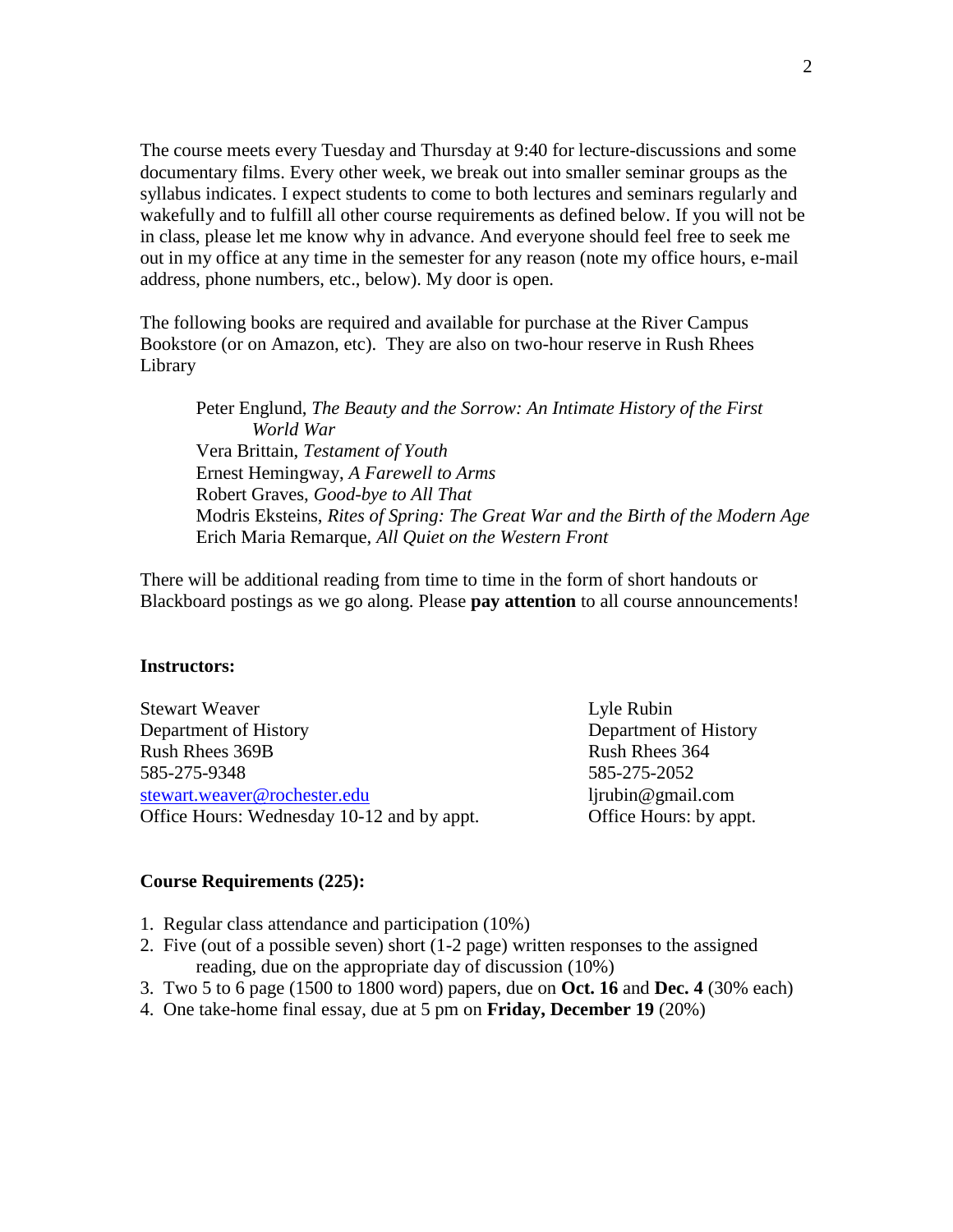## **Course Requirements: (225W):**

- 1. Regular class attendance and participation (10%)
- 2. Five (out of a possible seven) short (1-2 page) written responses to the assigned reading, due on the appropriate day of discussion (10%)
- 3. One 15 to 20 page (5000-6000-word) primary research paper in three stages: proposal, due Oct. 16, rough draft, due Nov. 25, and final draft, due Dec. 11 (60%)
- 4. One take-home final essay, due at 5 pm on **Friday, December 19** (20%)

#### **Internet Resources:**

The centenary of the outbreak of the First World War has spawned an enormous amount of digital activity. The number of web sites devoted to the war is huge and growing rapidly. A few sites that may be particularly helpful to students in this course are:

<http://www.nationalarchives.gov.uk/first-world-war/> (British National Archives) [http://www.1914.org](http://www.1914.org/) (Imperial War Museum) <http://www.firstworldwar.com/index.htm> <http://www.archives.gov/research/alic/reference/military/ww1.html> (US Nat'l Archives) <http://www.bbc.com/history/0/ww1/> (BBC) <http://www.europeana1914-1918.eu/en> (Federal Republic of Germany) <http://www.bl.uk/world-war-one> (British Library)

That said, I still believe in historical research the old-fashioned way (that is, in libraries, archives, and printed books), and I encourage all students writing research papers to confer with Alan Unsworth [\(aunsworth@library.rochester.edu\)](mailto:aunsworth@library.rochester.edu), the History subject librarian in Rush Rhees Library, about their topics as early as possible.

**Academic Honesty:** All students in this class will be expected to be familiar with and abide by the principles of academic honesty as laid down by the College of Arts and Science's academic honesty policy. For the full articulation of this policy (including the consequences of its violation), see<http://www.rochester.edu/college/honesty/>

#### **Class Schedule**

This is a *tentative* class schedule as of the start of the semester. I reserve the right to make changes to this schedule and to tweak the reading assignments as needed as we go along. The only way to stay on top of the schedule is to come to class regularly and to pay attention to any e-mails and announcements coming from me.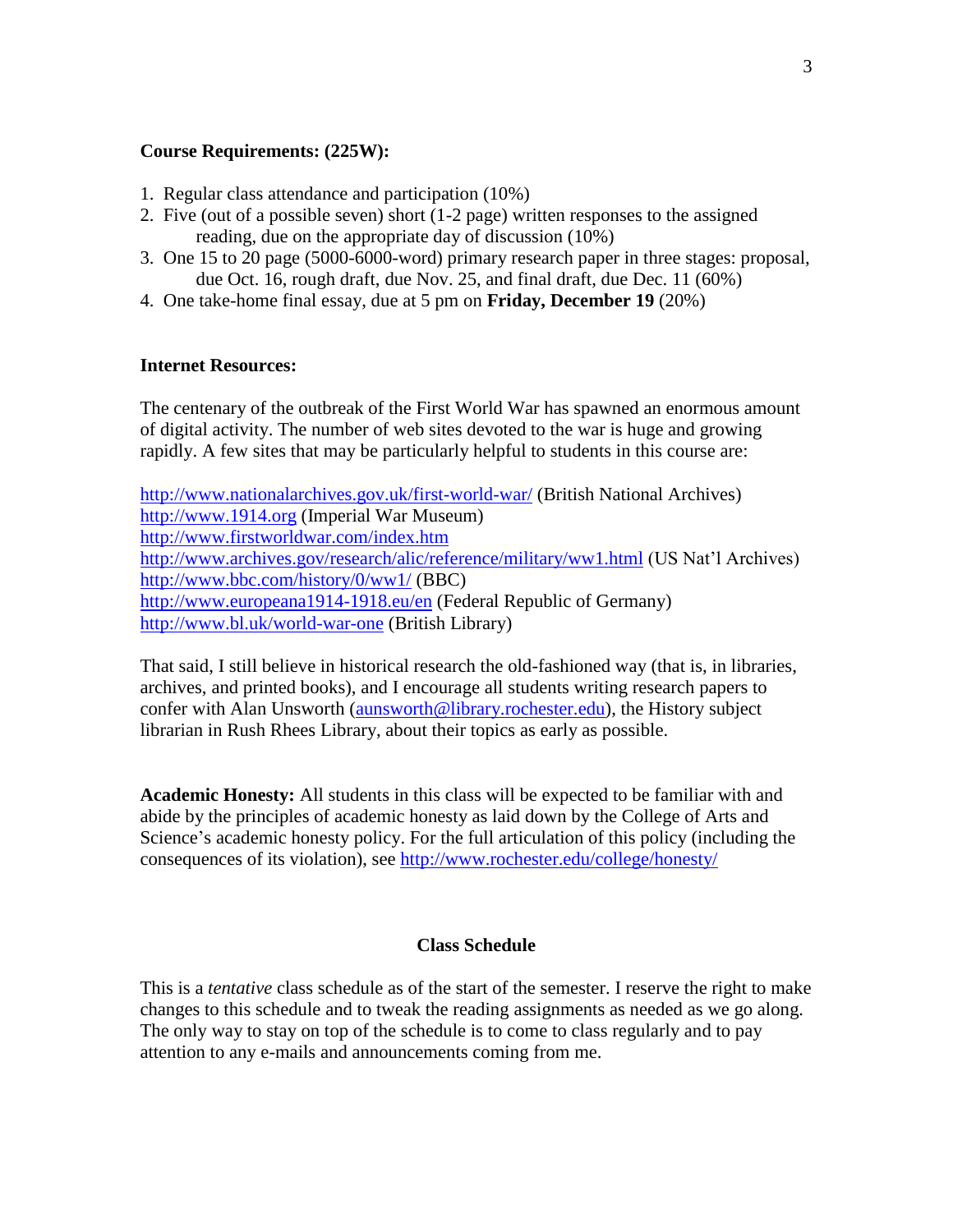| Sept. 2  | Introduction: Europe and the Great War   |
|----------|------------------------------------------|
| Sept. 4  | Europe in the Nineteenth Century         |
| Sept. 9  | A Sunday in Sarajevo                     |
| Sept. 11 | Discussion Sections – Response paper due |

**Reading for Sept. 11:** Modris Eksteins, *Rites of Spring: The Great War and the Birth of the Modern Age*, pp. 1-94.

| Sept. $16$ | The Guns of August                                         |
|------------|------------------------------------------------------------|
| Sept. 18   | The Mood of August                                         |
| Sept. 23   | Silent Night: The Christmas Truce of 1914                  |
| Sept. 24   | Film Night (optional): Joyeux Noël (2005)—time & place TBA |
| Sept. 25   | Discussion Sections – Response paper due                   |

**Reading for Sept. 25:** Eksteins, *Rites of Spring*, pp. 94-135; Peter Englund, *The Beauty and the Sorrow: An Intimate History of the First World War*, pp. 1-72 (1914).

| Sept. 30                                                                                                                                          | <b>Total War</b>                                     |                                   |
|---------------------------------------------------------------------------------------------------------------------------------------------------|------------------------------------------------------|-----------------------------------|
| Oct. $2$                                                                                                                                          | Gallipoli                                            |                                   |
| Oct. 7                                                                                                                                            | The Price of Glory                                   |                                   |
| Oct.9                                                                                                                                             | Discussion Sections – Response paper due             |                                   |
| <b>Reading for Oct 9:</b> Eksteins, <i>Rites of Spring</i> , pp. 139-191; Englund, <i>The Beauty and the</i><br>Sorrow, pp. 73-314 (1915 & 1916). |                                                      |                                   |
| Oct. 14                                                                                                                                           | No Class—Fall Break                                  |                                   |
| Oct. 16                                                                                                                                           | <b>Behind the Lines</b>                              |                                   |
|                                                                                                                                                   | <b>FIRST PAPER DUE (225)</b>                         | <b>PAPER PROPOSALS DUE (225W)</b> |
| Oct. 21                                                                                                                                           | Women and the Great War                              |                                   |
| Oct. 22                                                                                                                                           | Film Night (optional): A Very Long Engagement (2004) |                                   |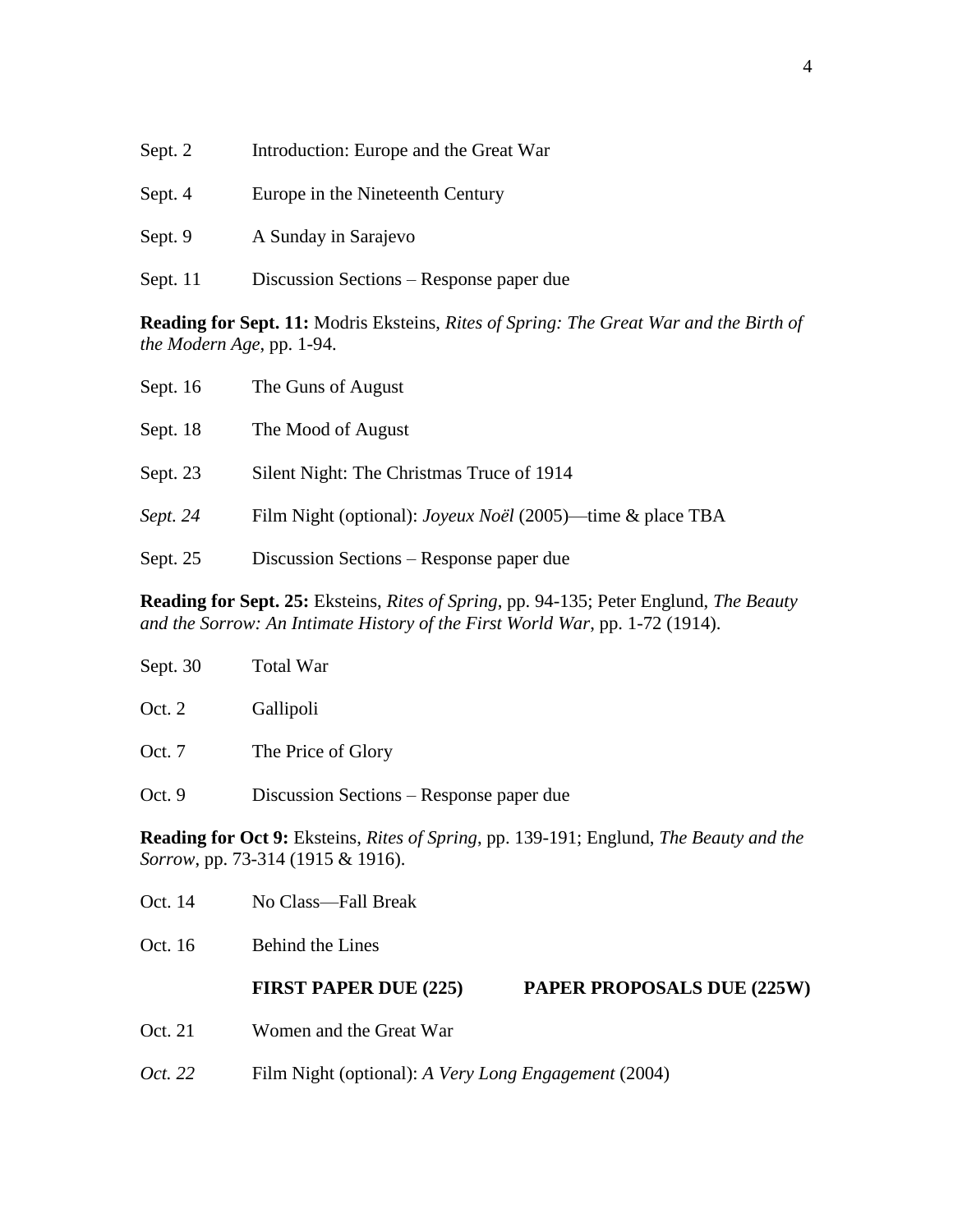# Oct. 23 Discussion Sections – Response paper due

**Reading for Oct. 23:** Vera Brittain, *Testament of Youth* (pages TBA).

| Propaganda and Public Opinion |
|-------------------------------|
| The Art of War                |
| The Poetry of War             |
|                               |

Nov. 5 Discussion Sections – Response paper due

**Reading for Nov. 3:** Eksteins, *Rites of Spring*, pp. 192-238; Robert Graves, *Good-bye to All That* (pages TBA).

| <b>Nov.</b> 11                                                                              | Ten Days that Shook the World                           |  |
|---------------------------------------------------------------------------------------------|---------------------------------------------------------|--|
| Nov. 13                                                                                     | Over Here: The United States and the Great War          |  |
| Nov. 18                                                                                     | The Revolt in the Desert                                |  |
| Nov. 19                                                                                     | Film Night (optional): <i>Lawrence of Arabia</i> (1962) |  |
| Nov. 20                                                                                     | Discussion Sections – Response paper due                |  |
| <b>Reading for Nov. 20:</b> Englund, <i>The Beauty and the Sorrow</i> , pp. 315-419 (1917). |                                                         |  |
| Nov. 25                                                                                     | War, Revolution, and Peace                              |  |

# **ROUGH DRAFTS DUE (225W)**

- Nov. 27 No class—Thanksgiving Break
- Dec. 2 The Peace to End all Peace
- Dec. 4 War and Remembrance

# **SECOND PAPER DUE (225)**

- Dec. 9 The Lost Generation
- *Dec. 10* Film Night (optional): *All Quiet on the Western Front* (1930)